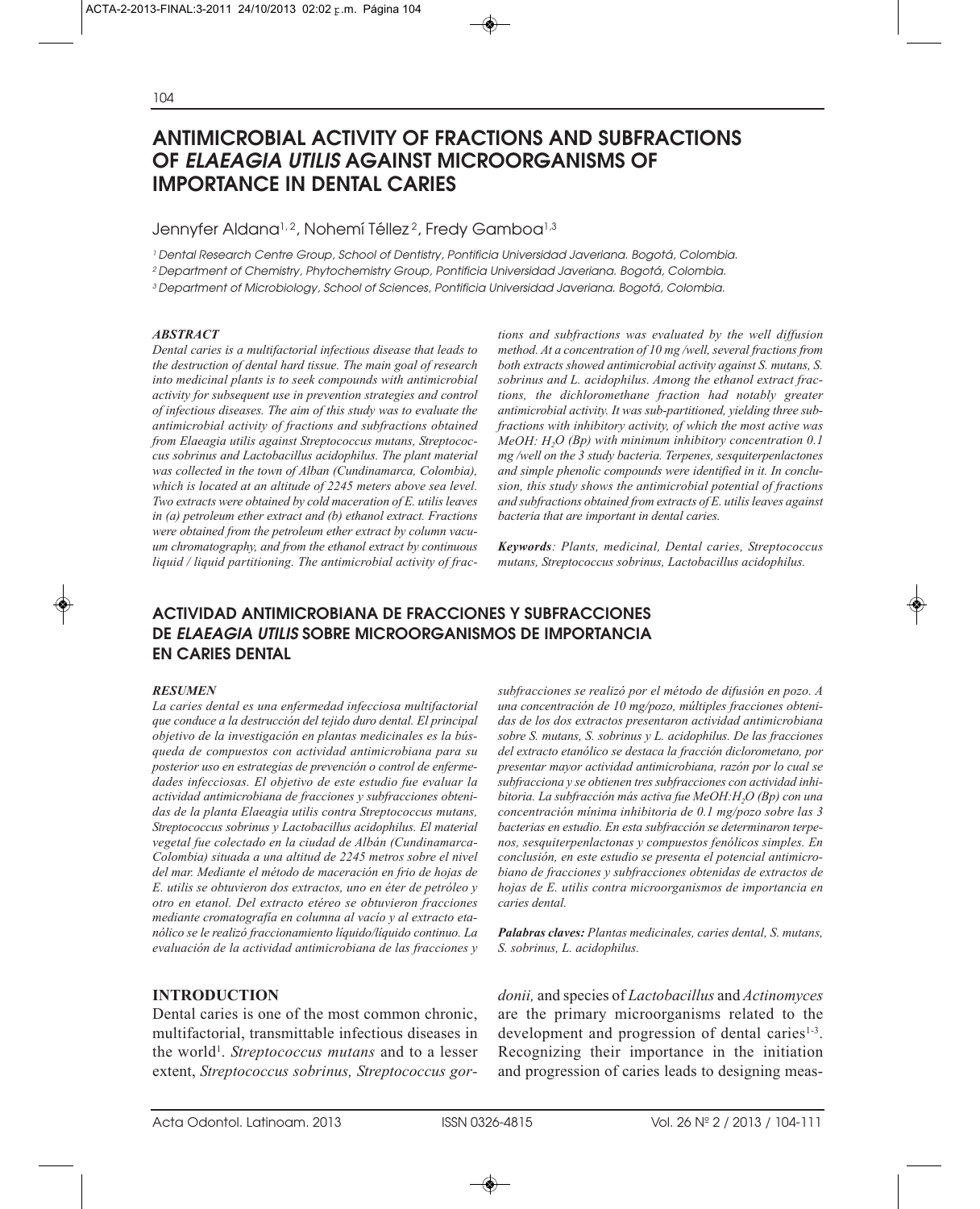ures aimed at eliminating or reducing them in the oral cavity<sup>4</sup>.

Plant species have been widely used around the world as a source of traditional medicines for treating diseases.5 The primary aim of research into medicinal plants is to identify plants with pharmacological activity in order to discover new substances with antimicrobial activity, which through various chemical procedures can be made into medications to control or prevent infectious diseases<sup>6</sup>.

Many substances from various plant families have antimicrobial activity useful for oral health.6-10 Allicine, from *Allium sativum* (Amaryllidaceae)<sup>7</sup>, macelignan from *Myristica fragrans* (Myristicaceae)8, bakuchiol from *Psoralea coryfolia* (Leguminosae)9, and isopanduratin A from *Kaempferia pandurata* (Zingiberaceae)<sup>10</sup>, are examples of molecules of natural origin with antimicrobial activity against *S. mutans, S. sobrinus, S. salivarius* and other microorganisms that are important in the oral cavity.

The family Rubiaceae, one of the 5 plant families with greatest ecological and taxonomical diversity in the world, has a large number of genera and species with special distribution in tropical Andean rainforests<sup>11</sup>. In Colombia, it is represented by 105 native genera including over 960 species, which grow mainly in the Andean, Amazonian and Chocó biogoegraphic regions $11$ .

Rubiaceae family members which are known to have antimicrobial potential against microorganisms that are important in oral infections are *Uncaria tomentosa* against *S. mutans*<sup>12</sup> and fractions obtained from of *Isertia laevis* leaves against *S. mutans* and *S. sobrinus*13. This draws attention to the need for further research to foster the discovery of molecules or substances that could be extracted from plants in this family and may help eliminate or reduce cariogenic microorganisms.

Species of the genus *Elaeagia* (family Rubiaceae) are distributed throughout the Colombian Andes region, at elevations of 100 to 2,600 meters above sea level<sup>11</sup>, and are known as "Barniz" and "Mopamopa<sup>11,14</sup>. There is currently no information on evaluation of the antimicrobial activity of *Elaeagia utilis* against microorganisms that are important to dental caries and oral health. The aim of this study was to assess the antimicrobial activity of fractions and subfractions obtained from *Elaeagia utilis* leaves against *S. mutans*, *S. sobrinus* and *L. acidophilus*.

# **MATERIALS AND METHODS**

## **1. Obtaining and processing plant material**

The plant material was collected in the municipality of Albán (Cundinamarca, Colombia), at Padre Luna's Foundation "Granjas Infantiles" (Children's Farms). The specimen was taxonomically determined at the Herbarium of Javeriana University as *Elaeagia utilis*(Goudot) Wedd, of the family Rubiaceae, collection number HPUJ 27413. The leaves were dried at room temperature, then ground and powdered using a chopper. Cold maceration of the dried plant material (960 g) in petroleum ether (petrol) for 72 hours yielded an extract in petrol. The plant material filtered out of the first extraction was placed in cold maceration in ethanol (EtOH), and yielded an ethanol extract.

## **2. Obtaining fractions**

## *A. Fractions from the petroleum ether extract*

One gram of the extract in petrol was passed through a chromatography column under vacuum with a stationary phase composed of silica 60-H (0.063-0.200mm; Merck, Germany), in a proportion of 30:1 for stationary phase:sample. It was eluted with solvents of different polarities: Petrol, Petrol: Dichloromethane  $(CH, Cl<sub>2</sub>)$  (1:1),  $CH<sub>2</sub>Cl<sub>2</sub>$ ,  $CH_2Cl_2:ethyl$  acetate (AcOEt) (1:1), AcOEt, AcOEt:EtOH (1:1) and EtOH.

## *B. Fractions from the ethanol extract*

The ethanol extract was subject to continuous liquid/liquid partitioning (CLLP) and yielded four fractions: Petrol,  $CH<sub>2</sub>Cl<sub>2</sub>$ , AcOEt and Butanol (BuOH). Each fraction was concentrated at 40ºC, under reduced pressure in a rotary evaporator (Buchi B-169, Vacuum-System; Germany) until it was dry. The fraction with greatest antimicrobial activity was sub-partitioned by column vacuum chromatography with stationary phase RP-18 (40-63 µm; Merck, Germany) and eluted with methanol:water  $(MeOH:H<sub>2</sub>O)$ , MeOH and MeOH:CH<sub>2</sub>Cl<sub>2</sub>.

## *3. Methods for chemical characterization of active subfractions*

Qualitative chemical tests were performed on the subfraction with greatest antimicrobial activity to determine types of secondary metabolites. Then it was partitioned by gas chromatography mass spectrometry (GC-MS) in a chromatograph (Agilent Technology 6850 series II) connected to an electron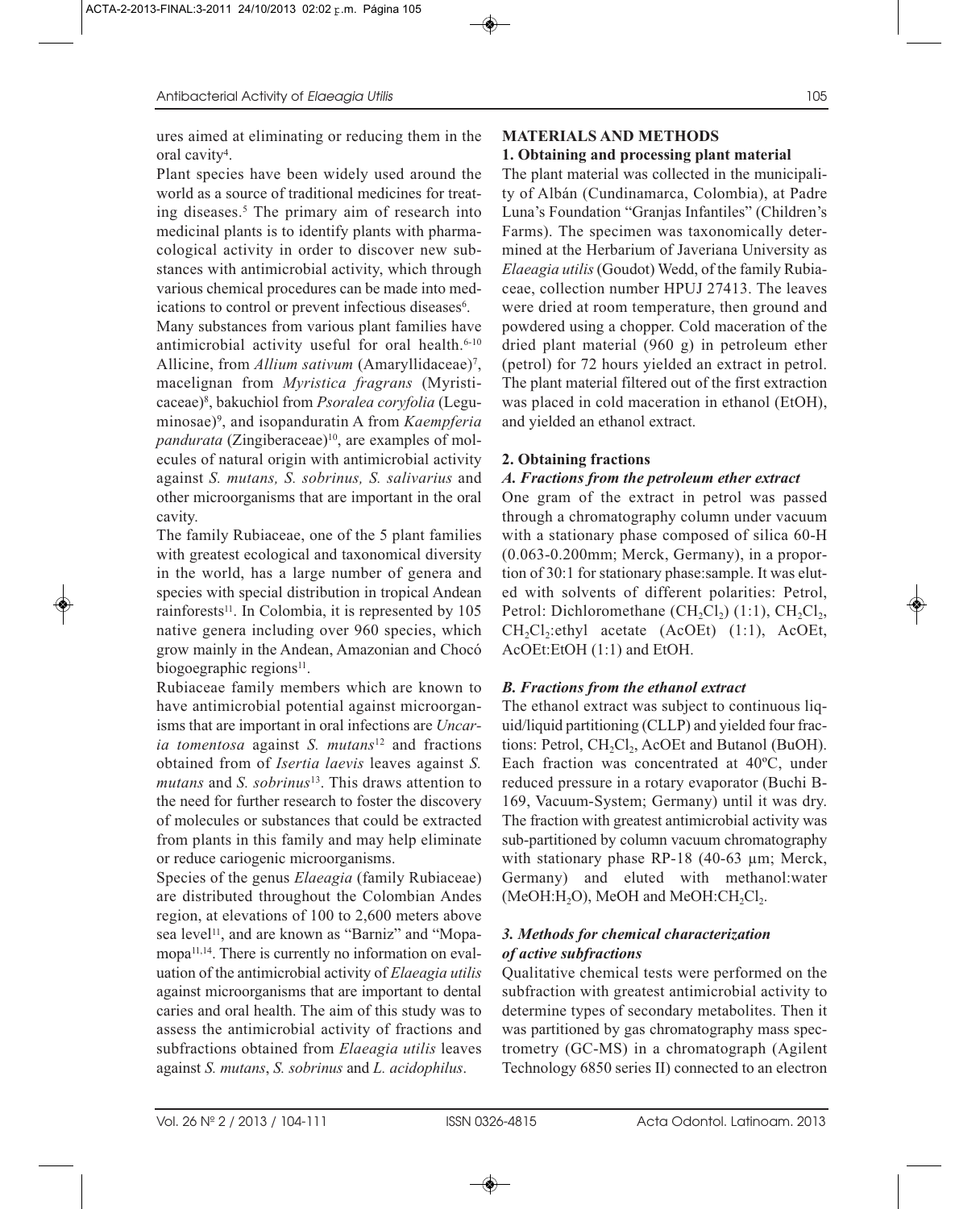impact mass spectrometer (70eV) model Agilent MS 5975B. The device has a fused-silica capillary column with 5% polydimethylsiloxane stationary phase (30 m long, 0.25 mm diameter and 0.25 μm phase thickness), using as carrier gas 99.995%, Aga Fano, S.A, grade 5, with a constant flow of 1mL/min. The sample was dissolved in methanol

(1mg.mL-1) and 1μL was injected in Split 15:1 mode. The initial temperature was 80°C, for 2 minutes, increasing by 10°C/min up to 280°C sustained for 5 minutes. Data from the  $7<sup>th</sup>$  edition of the Wiley Mass Spectra library were compared to those obtained from the sample for identification. Spectra with matches better than 90% were considered to provide adequate identification.

# **4. Evaluation of the antimicrobial activity of fractions and subfractions**

## *A. Study strains*

Antimicrobial activity was evaluated on three reference strains: *S. mutans* ATCC 25175, *S. sobrinus* CIO 428 and *L. acidophilus* ATCC 4365, which had been preserved by freezing at -70°C at the Dental Research Center at Javeriana University. In order to reconstitute them and confirm viability,  $20 \mu L$ from the preservation vials were thawed and cultured in brain heart infusion (BHI) broth for 4 hours at 37 $\degree$ C in an anaerobic atmosphere  $(H_2:CO_2:N_2;$ 10:10:80). Bacteria grown in the BHI broth were plated on BHI agar and incubated for 16 hours at 37°C in an anaerobic atmosphere  $(H_2:CO_2:N_2)$ ; 10:10:80). Pure, viable colonies of *S. mutans* ATCC 25175, *S. sobrinus* CIO 428 and *L. acidophilus* ATCC 4365 were reconfirmed using Gram stain and biochemical tests.

#### *B. Well diffusion method*

The antimicrobial activity of the *E. utilis* extracts, fractions and subfractions against bacteria was evaluated using the well diffusion technique described by Dobner et al. 15 A suspension was prepared from each culture of pure bacteria and adjusted by turbidimetry to a 0.5 McFarland standard. Then 100 µl of the suspension were added to 20 mL liquid Mueller Hinton agar, mixed and poured into Petri dishes. Twenty minutes after it had solidified, a sterilized glass Pasteur pipette was used to make wells 0.5 cm in diameter on the agar. Fifty  $\mu$ L of the extract, fraction or subfraction dissolved in dimethyl sulfoxide (DMSO),

were placed individually into each well. Fifty  $\mu$ L of Vancomycin at a concentration of 150 µg/mL were used as a positive control and 50 µL DMSO as a negative control. The dishes were immediately incubated at 37º C for 24 hours. Tetrazolium salt (MTT; 2.5 mg/mL aqueous solution) was added to the surface to reveal bacterial viability<sup>16</sup>, and the dishes were left to incubate for another six hours. After incubation, the zones of inhibition produced by the fractions and/or subfractions were measured and the minimum inhibitory concentration (MIC; the lowest concentration producing a zone of inhibition of at least 6 mm) was determined. Each test was performed in triplicate and the average reported in mm.

#### *4. Evaluation of the antimicrobial effect of the active subfraction by bioautography*

The subfraction which was shown to have antimicrobial activity according to the well diffusion method was also evaluated using the bioautographic method described by Cos et al. 17 and Valgas et al. 18. It was applied on chromatographic plates 7.5 cm long and 2.5 cm wide with silica gel stationary phase (60µm F254, Merck, Germany). The mobile phase was  $CH<sub>2</sub>Cl<sub>2</sub>:MeOH (9:1)$ . The chromatographic plates were sterilized by exposure to UV radiation (wavelength 260nm) for 30 minutes. Suspensions of each of the 3 study bacteria were prepared and adjusted to a 0.5 McFarland standard. One hundred  $\mu$ L of each suspension was added to 10 mL liquid Mueller Hinton agar, mixed and poured onto the chromatography plate in the Petri dish. The chromatography plates were incubated for 24 hours at 37oC, after which MTT was added and they were returned to incubation at 37 °C for another 6 hours. Rf (distance travelled by solute / distance travelled by solvent) was measured in the zones of inhibition (colourless areas).

#### **RESULTS**

#### **Antimicrobial activity of the fractions from the extract in petroleum ether**

Table 1 shows the antimicrobial activity of the extract in petrol and the fractions derived from it against the three study bacteria with 10 mg/well. Only two fractions (Petrol:CH<sub>2</sub>Cl<sub>2</sub> and CH<sub>2</sub>Cl<sub>2</sub>) had no antimicrobial activity against the bacteria. The other 4 fractions produced zones of inhibition ranging from 7 to 15 mm.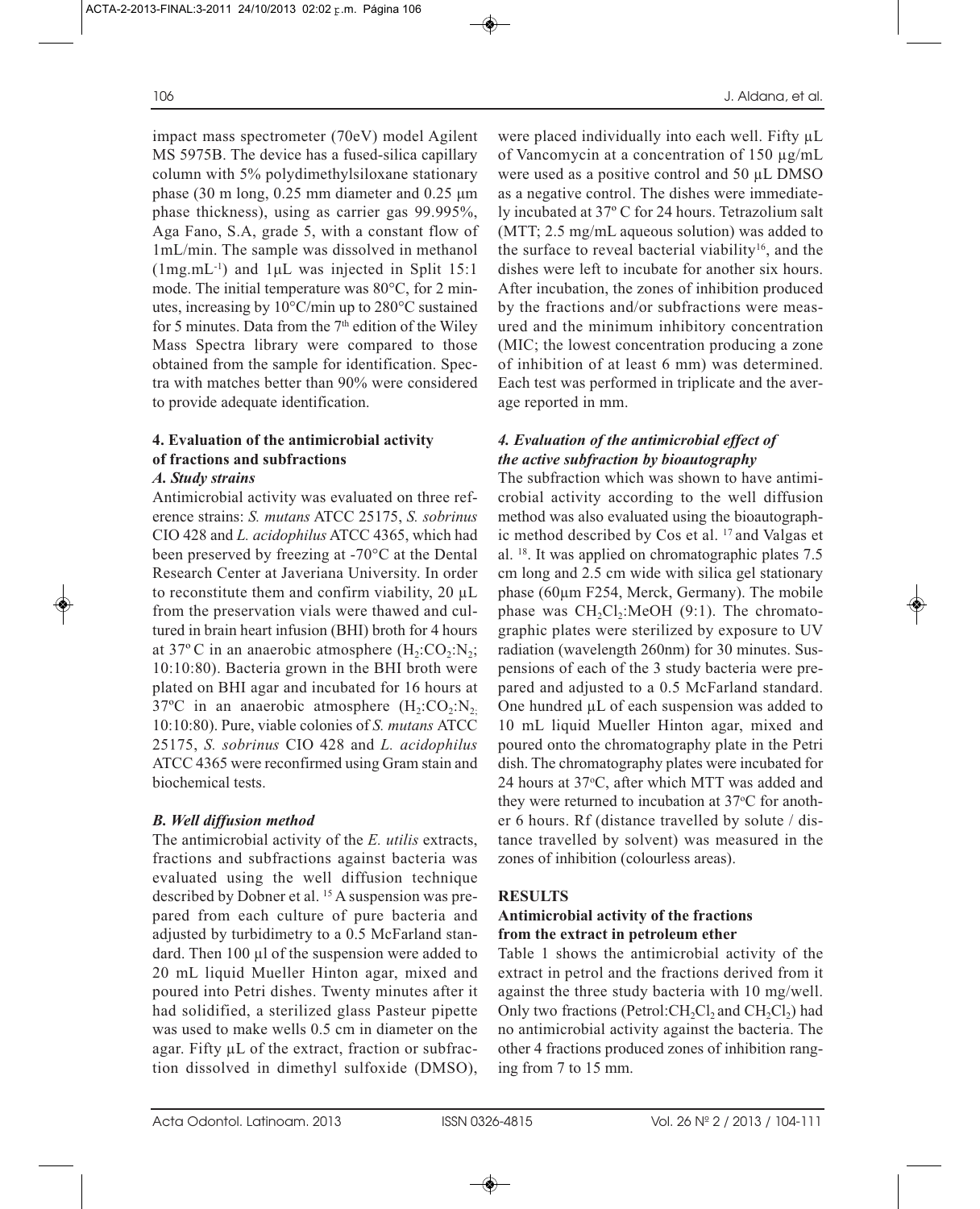| <b>Total extract and fractions</b> |                                                                                                                                                            | S. mutans<br><b>ATCC 25175</b>  | S. sobrinus<br><b>CIO 428</b>                | L. acidophilus<br><b>ATCC 4365</b> |
|------------------------------------|------------------------------------------------------------------------------------------------------------------------------------------------------------|---------------------------------|----------------------------------------------|------------------------------------|
| <b>Total extract</b>               | Petroleum Ether extract                                                                                                                                    | 9.5                             | 9                                            | 9                                  |
| <b>Fractions</b>                   | Petrol: CH <sub>2</sub> Cl <sub>2</sub><br>CH <sub>2</sub> Cl <sub>2</sub><br>CH <sub>2</sub> Cl <sub>2</sub> :ACOEt<br>AcOEt<br>AcOEt:EtOH<br><b>EtOH</b> | 0<br>0<br>11<br>8.5<br>15<br>11 | $\Omega$<br>$\Omega$<br>9<br>9<br>8.5<br>8.5 | 0<br>9<br>8<br>8.5                 |
| Positive control                   | Vancomycin (150 µg/mL)                                                                                                                                     | 19                              | 17                                           | 19                                 |
| Negative control                   | <b>DMSO</b>                                                                                                                                                | 0                               | $\Omega$                                     | $\Omega$                           |

**Table 1: Antimicrobial activity of the Petroleum Ether extract and its subfractions against S. mutans ATCC 25175, S. sobrinus CIO 428 and L. acidophilus ATCC 4365 at a concentration of 10mg/well. Inhibitory activity (zones of inhibition) in mm.**

#### **Antimicrobial activity of the fractions obtained by CLLP from the extract in ethanol**

Antimicrobial activity was tested for the Petrol,  $CH<sub>2</sub>Cl<sub>2</sub>$ , AcOEt and BuOH fractions obtained by liquid/liquid partitioning of the ethanol extract, plus some precipitates which appeared upon partitioning with AcOEt and BuOH, which were named  $AcOE(p)$  and  $BuOH(p)$ . Fig. 1 shows the antimicrobial activity of the fractions and precipitates on the 3 study bacteria. The dichloromethane fraction stands out with a larger zone of inhibition.

#### **Antimicrobial activity of the subfractions yielded by the active CH<sub>2</sub>Cl<sub>2</sub> fraction from the extract in ethanol**

Because the CH<sub>2</sub>Cl<sub>2</sub> fraction in the ethanol extract had outstanding antimicrobial activity, it was separated using CVC with stationary phase RP-18, 30:1 (Stationary Phase: Sample), and mobile phase MeOH: H<sub>2</sub>O  $(10:1)$ , MeOH and MeOH:CH<sub>2</sub>Cl<sub>2</sub>  $(9:1)$ . This procedure yielded seven subfractions: MeOH: $H<sub>2</sub>O (A)(0.5)$ mg), MeOH:H<sub>2</sub>O (B)(1.52 mg), MeOH:H<sub>2</sub>O (C)(0.2 mg), MeOH:H<sub>2</sub>O (D)(0.08 mg), MeOH:H<sub>2</sub>O (E)(0.05 mg), MeOH: $H<sub>2</sub>O$  (F)(0.15 mg) and MeOH: $CH<sub>2</sub>Cl<sub>2</sub>$  $(0.63 \text{ mg})$ . Subfraction MeOH:H<sub>2</sub>O (B) had a precipitate, which was separated from the supernatant and named MeOH: $H<sub>2</sub>O$  (Bp). Fig. 2 shows the antimicrobial activity of the eight subfractions obtained from the dichloromethane fraction. Subfractions MeOH:H<sub>2</sub>O A, MeOH:H<sub>2</sub>O B and MeOH:H<sub>2</sub>O Bp have outstanding inhibitory activity. Subfraction MeOH: $H_2O$  (Bp) at 10 mg/well had the greatest biological activity against the bacterial strains, so we decided to evaluate it at lower concentrations, and found it was active to a concentration of 0.1 mg/well against the three study bacteria (Fig. 3).

*Fig. 1: A: Antimicrobial action of the fractions and precipitates (p) at 10 mg/well obtained by continuous liquid/liquid partitioning (CLLP) of the ethanol extract. B: Zone of inhibition*   $(17 \text{ mm})$  of fraction  $CH_2Cl_2$ *against S. sobrinus CIO 428. Vancomycin and dimethyl sulfoxide were used, respectively, as positive control -VAN (C+)- and negative control-DMSO (C-)-.*

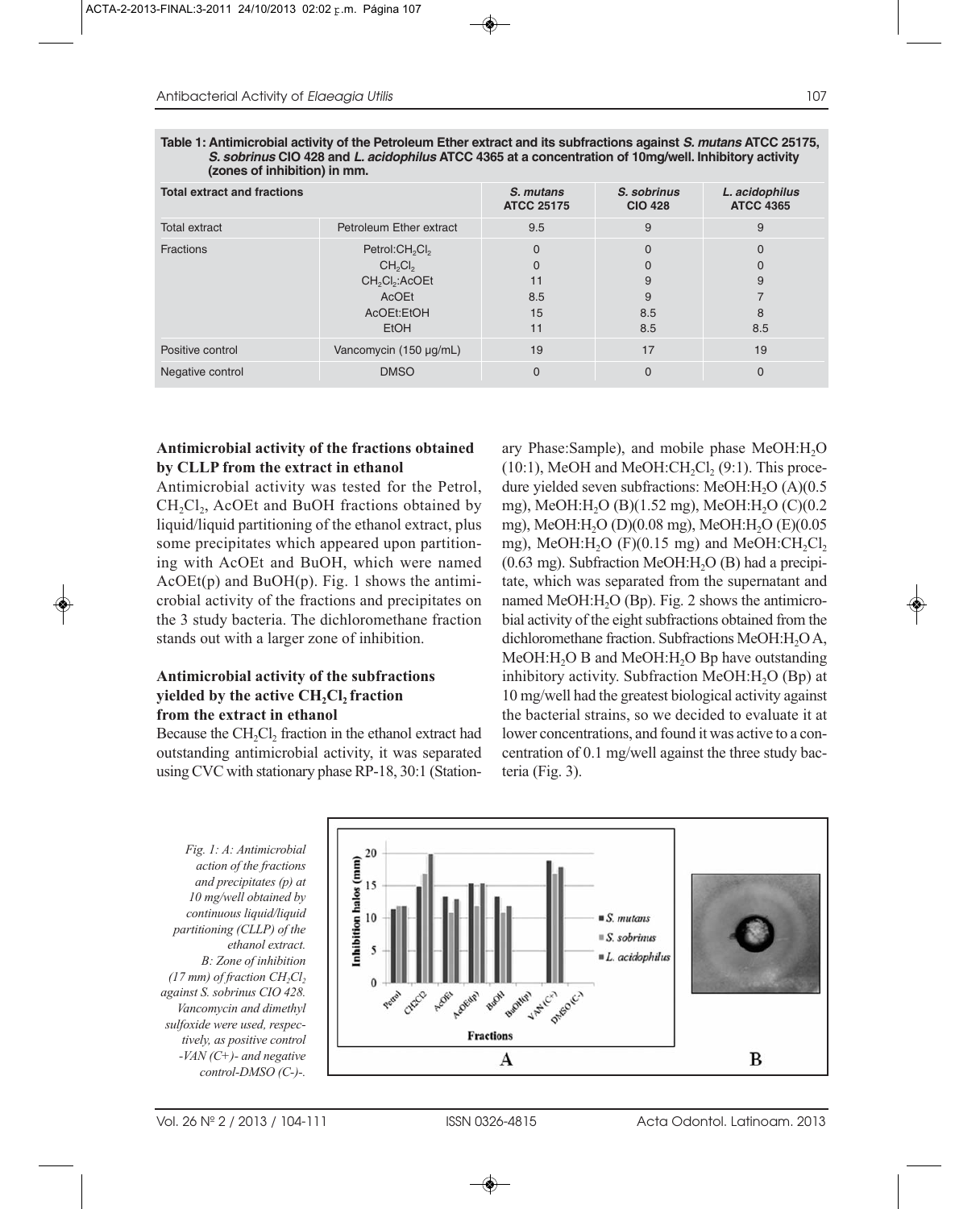





*Fig. 3: A: Antimicrobial activity of subfraction MeOH:H2O (Bp) at three different concentrations. B: Zones of inhibition on S. mutans ATCC 25175 produced by subfraction MeOH:H2O (Bp) at concentrations of 1mg/well, 0.5mg/well and 0.1mg/well.*

## **Antimicrobial activity of the active subfraction by bioautography**

Fig. 4 shows the antimicrobial activity of subfraction MeOH:H<sub>2</sub>O (Bp) against the three study bacteria using the bioautographic technique. The antimicrobial activity of the compounds was located at an Rf zone located between 0.44 and 0.49.

## **Chemical study of the active subfraction**

The following qualitative chemical tests were performed: Baljet, Lieberman-Burchard, Salkowski, ammonium molybdate, iron (III) chloride, Dragendroff, foam test, anthrone, ferric hydroxamate. The Baljet, Salkowski, ammonium molibdate, foam and ferric hydroxamate tests were positive, indicating presence of diterpenes, steroids and saponins. The others were negative.

Table 2 shows the compounds identified by GC-MS in the active subfraction MeOH: $H_2O$  (Bp). The most outstanding compounds found in the mixture were simple phenolic compounds, benzene derivatives and hydrocarbons.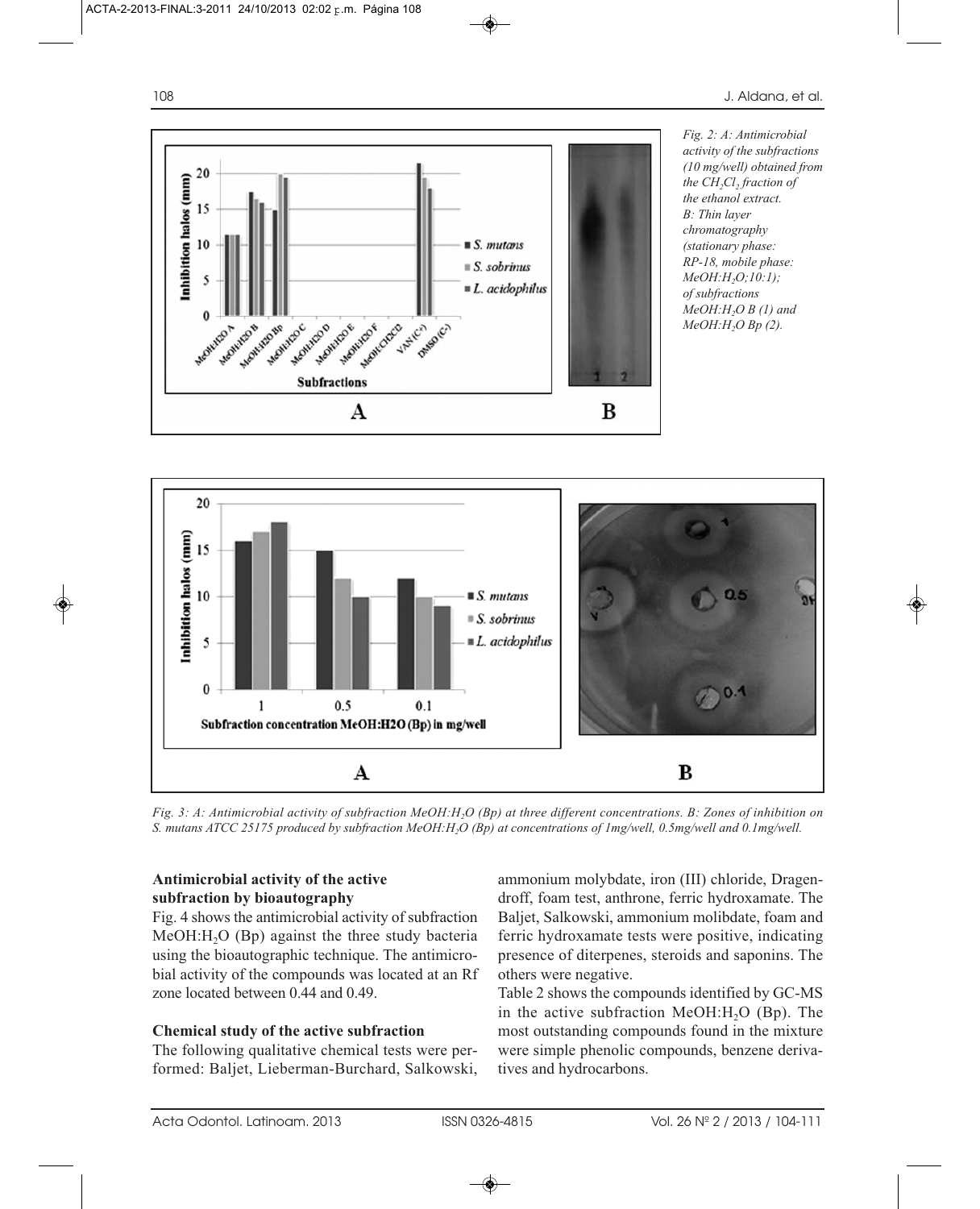*Fig. 4: Antimicrobial activity of subfraction MeOH:H2O (Bp) by bioautography (Chromatographic plate: stationary phase silica gel and mobile phase CH2Cl2:MeOH, 9:1, with MTT reagent) on S. mutans ATCC 25175 (A) and L. acidophilus ATCC 4365 (B). C shows the compounds responsible for the inhibition under UV light (wavelength 254 nm) with Rf values.*



**Table 2: Compounds identified in subfraction MeOH:H2O (Bp) by GC-MS (Agilent Technology 6850 series II, connected to an electron impact mass spectrometer (70eV) Agilent MS 5975B).**

| <b>Retention time (seconds)</b> | Name of compound                               | Area covered (%) | <b>Nature of the Compound</b> |
|---------------------------------|------------------------------------------------|------------------|-------------------------------|
| 5.885                           | Benzyl alcohol                                 | 1.793            | Benzene derivative            |
| 7.475                           | Benzoic acid                                   | 1.409            | Benzene derivative            |
| 8.491                           | 4-vinylphenol                                  | 1.186            | Simple phenolic compound      |
| 8.504                           | 2,3-dihydrobenzofuran                          | 1.186            | Aromatic hydrocarbon          |
| 9.807                           | 2-methoxy-4-vinylphenol                        | 2.427            | Simple phenolic compound      |
| 11.775                          | 3-methoxy-4-hydroxybenzaldehyde (vanillin)     | 0.430            | Simple phenolic compound      |
| 13.483                          | 2,5-dimethyl-(3-methoxymethyl)-p-benzoquinone  | 1.116            | Benzene derivative            |
| 13.732                          | 2,6-dimethoxy-4-(2-propenyl) phenol            | 0.553            | Simple phenolic compound      |
| 16.483                          | 1,Z-5,E-7-dodecatrien                          | 2.344            | Hydrocarbon                   |
| 16.662                          | Loliolide                                      | 0.808            | Sesquiterpene lactone         |
| 16.973                          | Benzoic acid, 2-hydroxy-, phenyl methyl ester  | 1.846            | Benzene derivative            |
| 16.014                          | 4-((1e)-3-hydroxy-1-propenyl)-2- methoxyphenol | 9.443            | Simple phenolic compoound     |

## **DISCUSSION**

Colombian flora is widely known, and is considered to be a potential source of products with pharmacological activity.19 Many substances obtained from plant species have been evaluated against pathogenic microorganisms, and their antimicrobial activity has been proven and/or reconfirmed.7-10,17,19 Natural compounds with antimicrobial activity are the basis for a line of research that seeks to discover structural and functional components, called active principles, most of which are secondary metabolites.6,12,13,19-21 Research into these compounds is a strategic route for the development of efficacious affordable drugs which can be used for treating diseases that are important to the public.<sup>6-10</sup> Prior research into plant species of the Rubiaceae family reports antimicrobial activity against different microorganisms.19,21-23 The ethanol extract from *Cinchona officinalis* had antimicrobial activity against *S. aureus*, *Bacillus cereus* and β-hemolytic *Streptococcus.*<sup>19</sup> Similarly, the ethanol extract from *Uncaria tomentosa* bark inhibited the growth of 6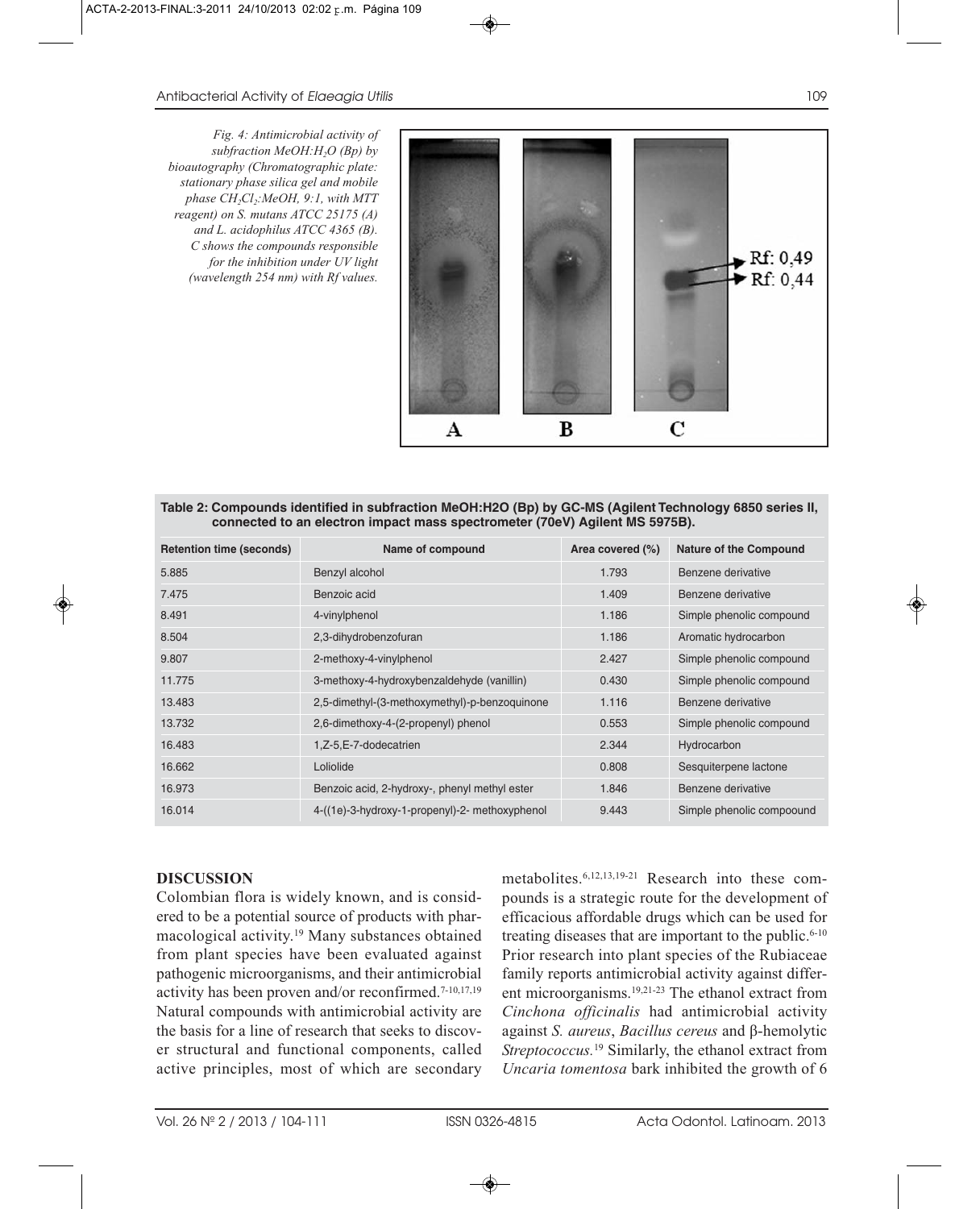bacteria, of which the most outstanding are *Bacillus subtilis*, *Enterococcus faecalis*, *Escherichia coli*, *Staphylococcus aureus.*<sup>21</sup> Another study on *Uncaria tomentosa* aqueous extracts showed antimicrobial activity against *S. aureus* and *Candida albicans.*<sup>22</sup> Studies using *in vitro* models report that *Coffea arabica* aqueous extracts reduce the adherence of *S. mutans* to dental enamel and dentin.<sup>23</sup>

The microbiological evaluation of *E. utilis* leaves showed that both the petroleum ether extract and 4 of the 6 fractions derived from it had antimicrobial activity against the 3 study bacteria. Similarly, 5 of the 6 fractions obtained from the ethanol extract by liquid/liquid extraction had antimicrobial activity against *S. mutans*, *S. sobrinus* and *L. acidophilus* at a concentration of 10 mg/well. Of these, the dichloromethane fraction was outstanding because it produced larger zones of inhibition against all 3 microorganisms, which is why it was sub-partitioned.

Three of the 8 subfractions obtained from the dichloromethane fraction had inhibitory action against the 3 study bacteria. Of these three subfractions, MeOH:H<sub>2</sub>O (Bp) was outstanding because it produced the largest zones of inhibition (15-20 mm). The fact that the activity of subfraction MeOH: $H<sub>2</sub>O$  (Bp) was greater than that of subfraction MeOH: $H_2O$  (B) may be due to the fact that the former has a precipitation process leading to the separation of additional secondary metabolites which may act as interference with biological activity. Because subfraction  $MeOH:H<sub>2</sub>O$ (Bp) had less mixture of components and higher biological activity, it was selected for microbiological assays at lower concentrations and determination of MCI, which was found to be 0.1 mg/well.

In the bioautography, subfraction MeOH: $H_2O$  (Bp) showed antimicrobial activity against all 3 microorganisms and when vanillin was used as a reagent, it showed as a uniform yellow patch; nevertheless, exposure to UV light revealed two patches located very close together, with Rf 0.44 and 0.49, suggesting that the compounds in it are highly complex.

The qualitative chemical study performed on subfraction MeOH:H<sub>2</sub>O (Bp), primarily determined presence

#### **ACKNOWLEDGMENTS**

The authors would like to thank the Academic Vice-director's office of Javeriana University for financing the research project (number 002286).

of terpenes, sesquiterpene lactones and saponins. These findings agree with De Rosa et al.<sup>24</sup> and Zhao et al.25, who report the presence of triterpenic saponins in other Rubiaceae species. Moreover, Kloucek et al.<sup>21</sup> report that triterpenes, are major components in mixtures with antimicrobial activity obtained from species from the family Rubiaceae.

 $GC-MS$  analysis of subfraction MeOH: $H<sub>2</sub>O$  (Bp) showed presence of various classes of compounds, among which simple phenols and benzene derivatives are outstanding. Cowan<sup>26</sup> reports that simple phenols, phenolic acids and quinones are the main components of plant origin that have antimicrobial activity. Gopalakrishnan et al.<sup>27</sup> report antimicrobial activity of 4-((1e)-3-hydroxy-1-propenyl)-2 methoxyphenol, a compound which is present in the subfraction of this study. Moreover, Friedman et al.28 report that the commercial compounds 3 methoxy-4-hydroxybenzaldehyde and benzoic acid, 2-hydroxy-phenyl methyl ester, which are also present in subfraction MeOH: $H<sub>2</sub>O$  (Bp), have antimicrobial activity against *Pseudomonas aeruginosa*, *Staphylococcus aureus* and *Escherichia coli*. With regard to the compounds 4-vinylphenol and 2-methoxy-4-vinylphenol found in the mixture of subfraction MeOH:H<sub>2</sub>O (Bp), other studies report that they are major components in leaf extracts from the species,29 while in acetone extract from *Rumex vesicarius* (Polygonaceae) leaves with activity against *E. coli* and *C. albicans*, one of the main components is 2-methoxy-4-vinylphenol.30

The results of this study show the potential of fractions and subfractions obtained from *E. utilis* leaf extracts as sources of various compounds with antimicrobial activity against bacteria that are important in dental caries. In this regard, further studies are needed to isolate, characterize and identify substances present in active fractions and subfractions, and to determine their antibacterial activity against a wide range of microorganisms that are important in other oral infections. In the future, these substances may be used in toothpastes, mouth rinses and other products for oral hygiene and health.

#### **CORRESPONDENCE**

Dr. Fredy Gamboa, Ph.D. Departamento de Microbiología (Facultad de Ciencias) Pontificia Universidad Javeriana Carrera 7 No. 40-62- Bogotá- Colombia E-mail: gamboa@javeriana.edu.co